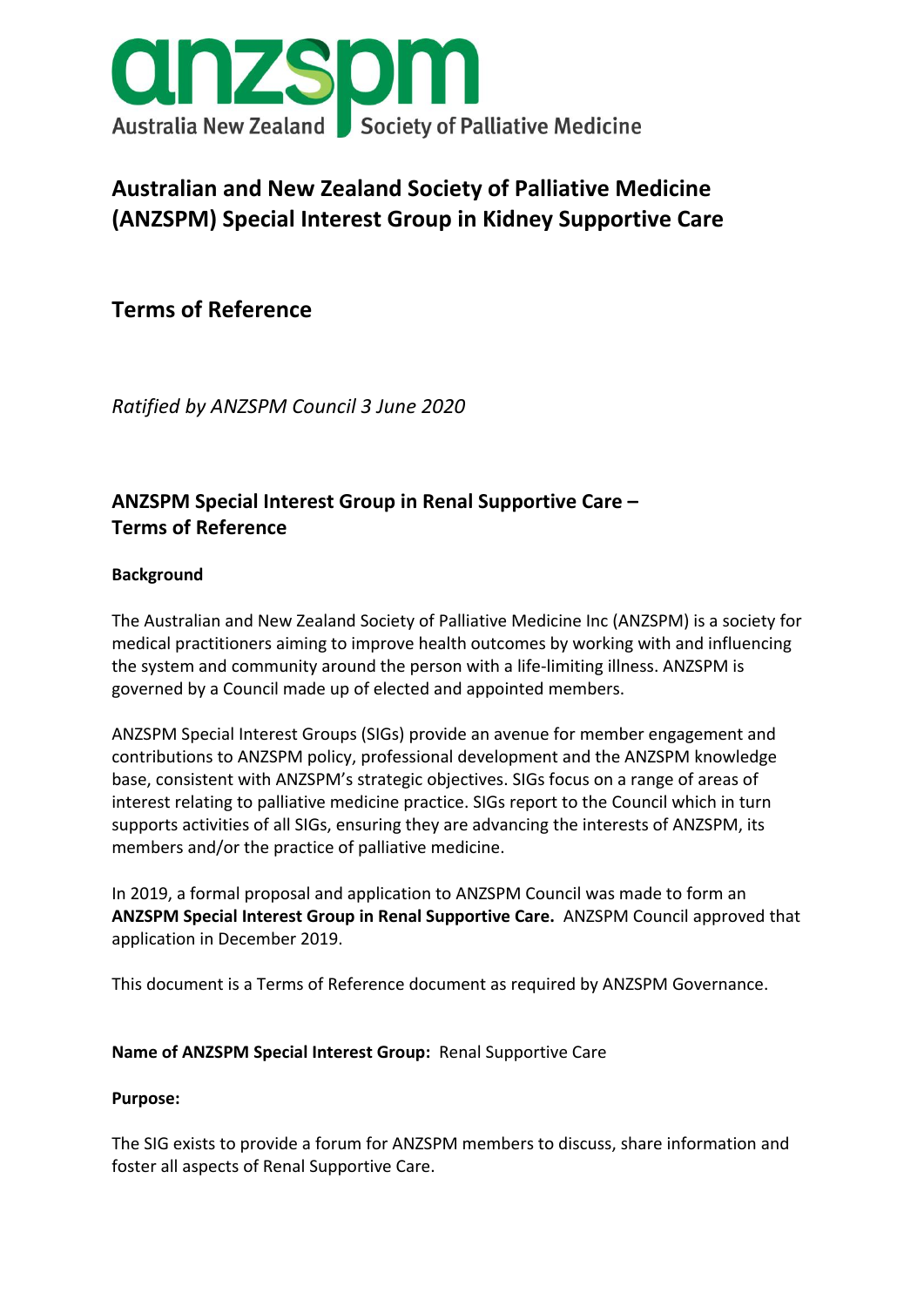## **Objectives:**

1. To provide a forum for members to learn and disseminate information on all aspects of Renal Supportive Care.

2. To enable a "deeper dive" into topics including, but not limited to, symptom management, advance care planning and care of the dying patient with end stage kidney disease.

3. To identify leading practices in all aspects of Renal Supportive Care.

4. To contribute to the development of policy and position papers on all aspects of Renal Supportive Care for consideration by ANZSPM Council.

5. To liaise and collaborate with Australian New Zealand Society of Nephrology (ANZSN)

#### **Activities:**

Activities of the SIG may include:

- Provide a forum for interaction around Renal Supportive Care.
- Share information, learn from each other's experiences and identify and adopt best practice relating to Renal Supportive Care.
- Foster networks and communications between members of the SIG.
- The development of policy and/or position papers for the consideration of ANZSPM Council.

• Development and delivery of educational programs for health professionals on Renal Supportive Care.

- Development of ANZSPM resources on Renal Supportive Care.
- Facilitation of or contribution to ANZSPM events to foster knowledge and interest in Renal Supportive Care.
- Advocacy (where endorsed by ANZSPM Council)

*In all the above activity, where appropriate, to liaise and collaborate with the Australian New Zealand Society of Nephrology (ANZSN)* 

#### **Intended Participants:**

Membership is open to members of ANZSPM or ANZSN.

#### **SIG governance:**

SIG members will elect a Convenor and Deputy Convenor of the SIG for an agreed term. A call for nominations will be facilitated at the expiry of that term.

The SIG will determine its own procedures for the conduct of meetings, but must ensure that minutes of meetings are maintained that record decisions and actions from the meetings.

Minutes should be circulated to SIG members for comment within 7 business days of the meeting and will be approved by the Convenor. A copy of the minutes must be provided to the ANZSPM secretariat within 7 business days after approval by the Convenor.